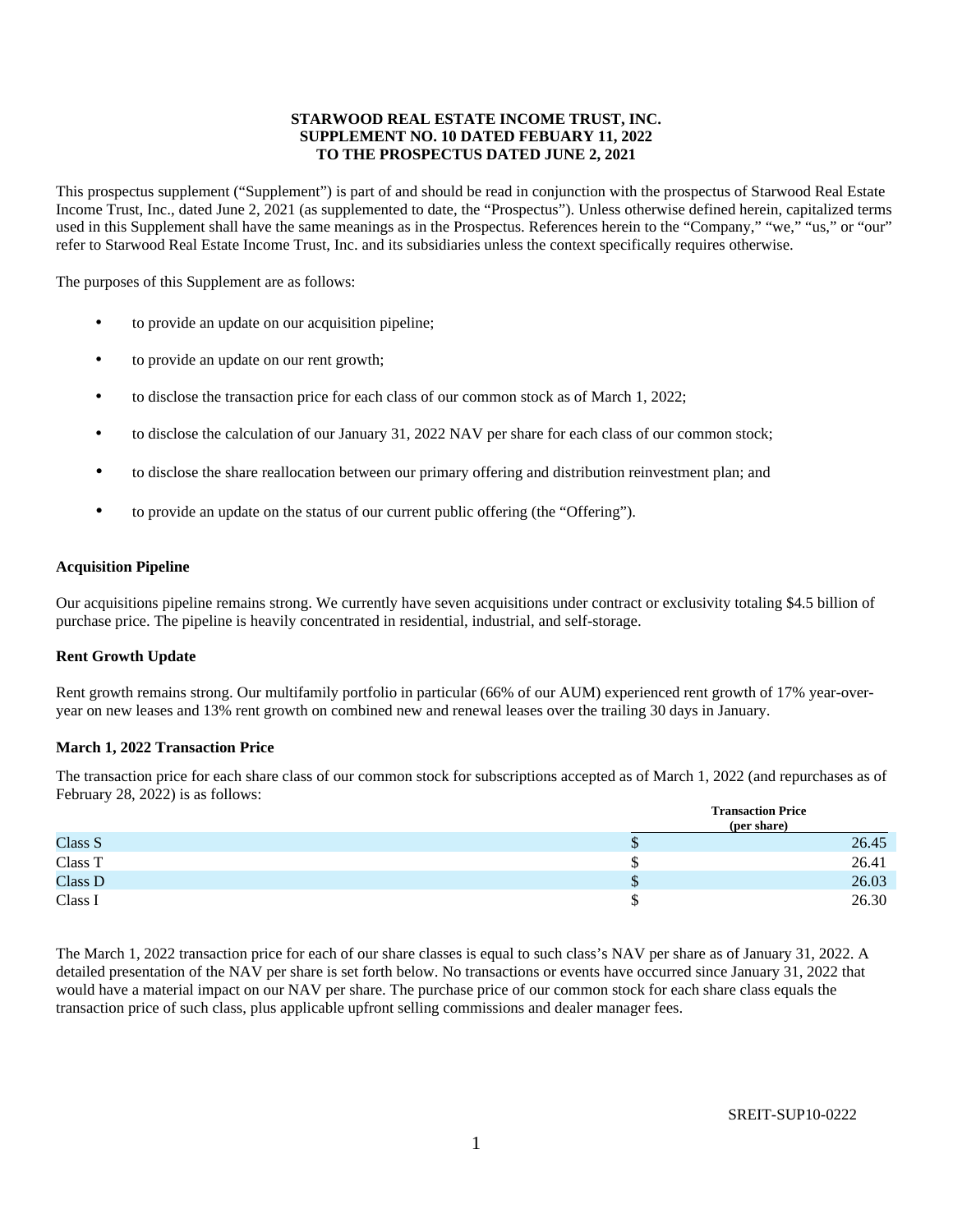# **January 31, 2022 NAV Per Share**

NAV per share is calculated in accordance with the valuation guidelines that have been approved by our board of directors. Our NAV per share, which is updated as of the last calendar day of each month, is posted on our website at *www.starwoodNAV.reit.* Please refer to "Net Asset Value Calculation and Valuation Guidelines" in the Prospectus for information on how our NAV is determined. The Advisor is ultimately responsible for determining our NAV. All of our property investments are appraised annually by third party appraisal firms in accordance with our valuation guidelines and such appraisals are reviewed by our independent valuation advisor. We have included a breakdown of the components of total NAV and NAV per share as of January 31, 2022 along with the immediately preceding month.

Our total NAV presented in the following tables includes the NAV of our Class S, Class T, Class D, and Class I common shares, as well as partnership interests of the Operating Partnership held by parties other than the Company. The following table provides a breakdown of the major components of our NAV as of January 31, 2022 (\$ and shares/units in thousands):

| <b>Components of NAV</b>                              | <b>January 31, 2022</b> |              |  |
|-------------------------------------------------------|-------------------------|--------------|--|
| Investments in real estate                            | \$                      | 19,770,271   |  |
| Investments in real estate debt                       |                         | 945,932      |  |
| Cash and cash equivalents                             |                         | 576,180      |  |
| Restricted cash                                       |                         | 611,128      |  |
| Other assets                                          |                         | 545,063      |  |
| Debt obligations                                      |                         | (11,318,239) |  |
| Secured financings on investments in real estate debt |                         | (265, 647)   |  |
| Subscriptions received in advance                     |                         | (453, 494)   |  |
| Other liabilities                                     |                         | (280,209)    |  |
| Performance participation accrual                     |                         | (26,085)     |  |
| Management fee payable                                |                         | (10,505)     |  |
| Accrued stockholder servicing fees <sup>(1)</sup>     |                         | (3,343)      |  |
| Minority interest                                     |                         | (82,609)     |  |
| Net asset value                                       | \$                      | 10,008,443   |  |
| Number of outstanding shares/units                    |                         | 379,868      |  |
|                                                       |                         |              |  |

(1) Stockholder servicing fees only apply to Class S, Class T and Class D shares. For purposes of NAV we recognize the stockholder servicing fee as a reduction of NAV on a monthly basis. Under accounting principles generally accepted in the United States of America ("GAAP"), we accrue the full cost of the stockholder servicing fee as an offering cost at the time we sell Class S, Class T and Class D shares. As of January 31, 2022, we have accrued under GAAP \$315.3 million of stockholder servicing fees payable to the Dealer Manager related to the Class S, Class T and Class D shares sold.

The following table provides a breakdown of our total NAV and NAV per share, by share class, as of January 31, 2022 (\$ and shares/units in thousands, except per share/unit data):

|                                           |                          |                                 |                          |                          | <b>Third-party</b><br><b>Operating</b> |              |
|-------------------------------------------|--------------------------|---------------------------------|--------------------------|--------------------------|----------------------------------------|--------------|
| <b>NAV Per Share</b>                      | Class S<br><b>Shares</b> | <b>Class T</b><br><b>Shares</b> | Class D<br><b>Shares</b> | Class I<br><b>Shares</b> | Partnership<br>Units <sup>(1)</sup>    | <b>Total</b> |
| Net asset value                           | \$4.384.909              | 129.662                         | 609.441                  | \$4,646,486              | 237,945                                | \$10,008,443 |
| Number of outstanding shares/units        | 165.798                  | 4.909                           | 23.411                   | 176.701                  | 9.049                                  | 379,868      |
| NAV Per Share/Unit as of January 31, 2022 | 26.45                    | 26.41                           | 26.03                    | 26.30                    | 26.30                                  |              |

 $\overline{a}$ (1) Includes the partnership interests of the Operating Partnership held by the Special Limited Partner.

Set forth below are the weighted averages of the key assumptions in the discounted cash flow methodology used in the January 31, 2022 valuations, based on property types.

|                      | <b>Discount</b> | Exit<br>Capitalization |
|----------------------|-----------------|------------------------|
| <b>Property Type</b> | Rate            | Rate                   |
| Multifamily          | 5.9%            | 4.6%                   |
| Industrial           | 5.8%            | 4.8%                   |
| Office               | 7.5%            | 6.1%                   |
| Other                | 7.9%            | 6.5%                   |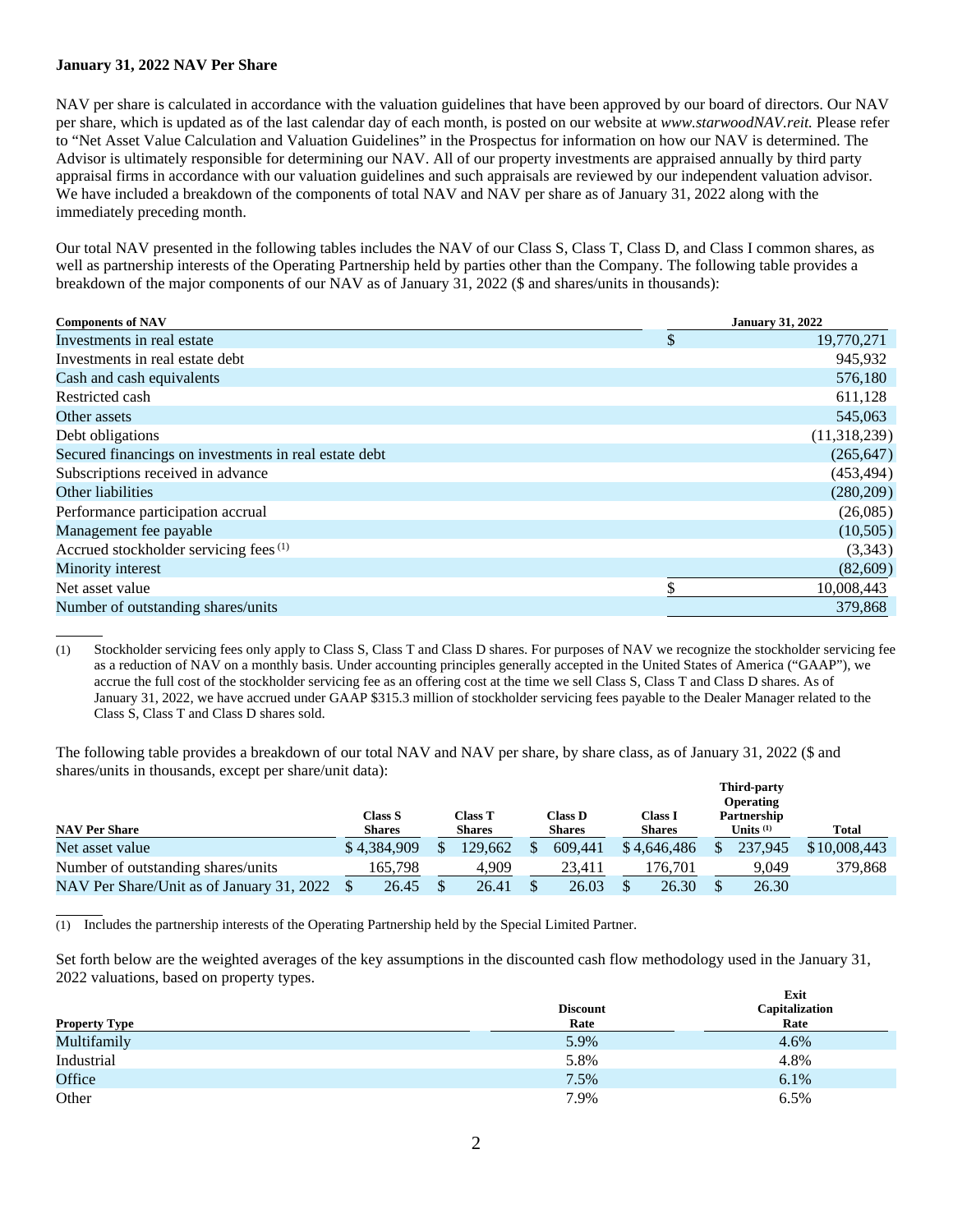These assumptions are determined by the Advisor (except for investments valued by a third party appraisal firm), and reviewed by our independent valuation advisor. A change in these assumptions would impact the calculation of the value of our property investments. For example, assuming all other factors remain unchanged, the changes listed below would result in the following effects on our investment values:

|                                 |                     | <b>Multifamily</b> | <b>Industrial</b> | Office     | Other             |
|---------------------------------|---------------------|--------------------|-------------------|------------|-------------------|
|                                 | <b>Hypothetical</b> | Investment         | <b>Investment</b> | Investment | <b>Investment</b> |
| Input                           | Change              | Values             | Values            | Values     | Values            |
| Discount Rate                   | $0.25\%$ decrease   | $+2.0\%$           | $+2.0%$           | $+1.9\%$   | $+1.9\%$          |
| (weighted average)              | $0.25\%$ increase   | $(2.0)\%$          | (2.0)%            | (1.9)%     | (1.9)%            |
| <b>Exit Capitalization Rate</b> | $0.25\%$ decrease   | $+3.8\%$           | $+3.9\%$          | $+2.8%$    | $+2.7%$           |
| (weighted average)              | $0.25\%$ increase   | (3.4)%             | $(3.5)\%$         | $(2.6)\%$  | (2.4)%            |

The following table provides a breakdown of the major components of our NAV as of December 31, 2021 (\$ and shares/units in thousands):

| <b>Components of NAV</b>                              | <b>December 31, 2021</b> |
|-------------------------------------------------------|--------------------------|
| Investments in real estate                            | \$<br>19,649,799         |
| Investments in real estate debt                       | 954,077                  |
| Cash and cash equivalents                             | 271,877                  |
| Restricted cash                                       | 665,799                  |
| Other assets                                          | 486,597                  |
| Debt obligations                                      | (11,327,804)             |
| Secured financings on investments in real estate debt | (268, 181)               |
| Subscriptions received in advance                     | (496, 845)               |
| Other liabilities                                     | (645, 814)               |
| Performance participation accrual                     | (204, 225)               |
| Management fee payable                                | (9,628)                  |
| Accrued stockholder servicing fees (1)                | (3,192)                  |
| Minority interest                                     | (79,666)                 |
| Net asset value                                       | \$<br>8,992,794          |
| Number of outstanding shares/units                    | 345,972                  |

(1) Stockholder servicing fees only apply to Class S, Class T and Class D shares. For purposes of NAV we recognize the stockholder servicing fee as a reduction of NAV on a monthly basis. Under accounting principles generally accepted in the United States of America ("GAAP"), we accrue the full cost of the stockholder servicing fee as an offering cost at the time we sell Class S, Class T and Class D shares. As of December 31, 2021, we have accrued under GAAP \$291.5 million of stockholder servicing fees payable to the Dealer Manager related to the Class S, Class T and Class D shares sold..

The following table provides a breakdown of our total NAV and NAV per share, by share class, as of December 31, 2021 (\$ and shares/units in thousands, except per share/unit data): **Third-party** 

|                                               |                                 |                   |                                 |                                 | 1 mra-party<br><b>Operating</b> |              |
|-----------------------------------------------|---------------------------------|-------------------|---------------------------------|---------------------------------|---------------------------------|--------------|
| <b>NAV Per Share</b>                          | <b>Class S</b><br><b>Shares</b> | Class T<br>Shares | Class <b>D</b><br><b>Shares</b> | <b>Class I</b><br><b>Shares</b> | Partnership<br>Units $(1)$      | <b>Total</b> |
| Net asset value                               | \$4.028.101                     | 121.076           | 568.654                         | \$4.244,461                     | 30,502                          | \$8,992,794  |
| Number of outstanding shares/units            | 154.381                         | 4.648             | 22.142                          | 163.625                         | 1.176                           | 345,972      |
| NAV Per Share/Unit as of December 31, 2021 \$ | 26.09                           | 26.05             | 25.68                           | 25.94                           | 25.94                           |              |

 $\overline{a}$ (1) Includes the partnership interests of the Operating Partnership held by the Special Limited Partner.

### **Share reallocation**

In this offering we are selling up to \$8,000,000,000 in shares in our primary offering and up to \$2,000,000,000 in shares pursuant to our distribution reinvestment plan. In accordance with the terms of the offering, we may reallocate shares between the primary offering and distribution reinvestment plan. We have reallocated \$1,700,000,000 in shares from our distribution reinvestment plan to our primary offering, and as a result, we are now offering up to \$9,700,000,000 in shares in our primary offering and up to \$300,000,000 in shares pursuant to our distribution reinvestment plan.